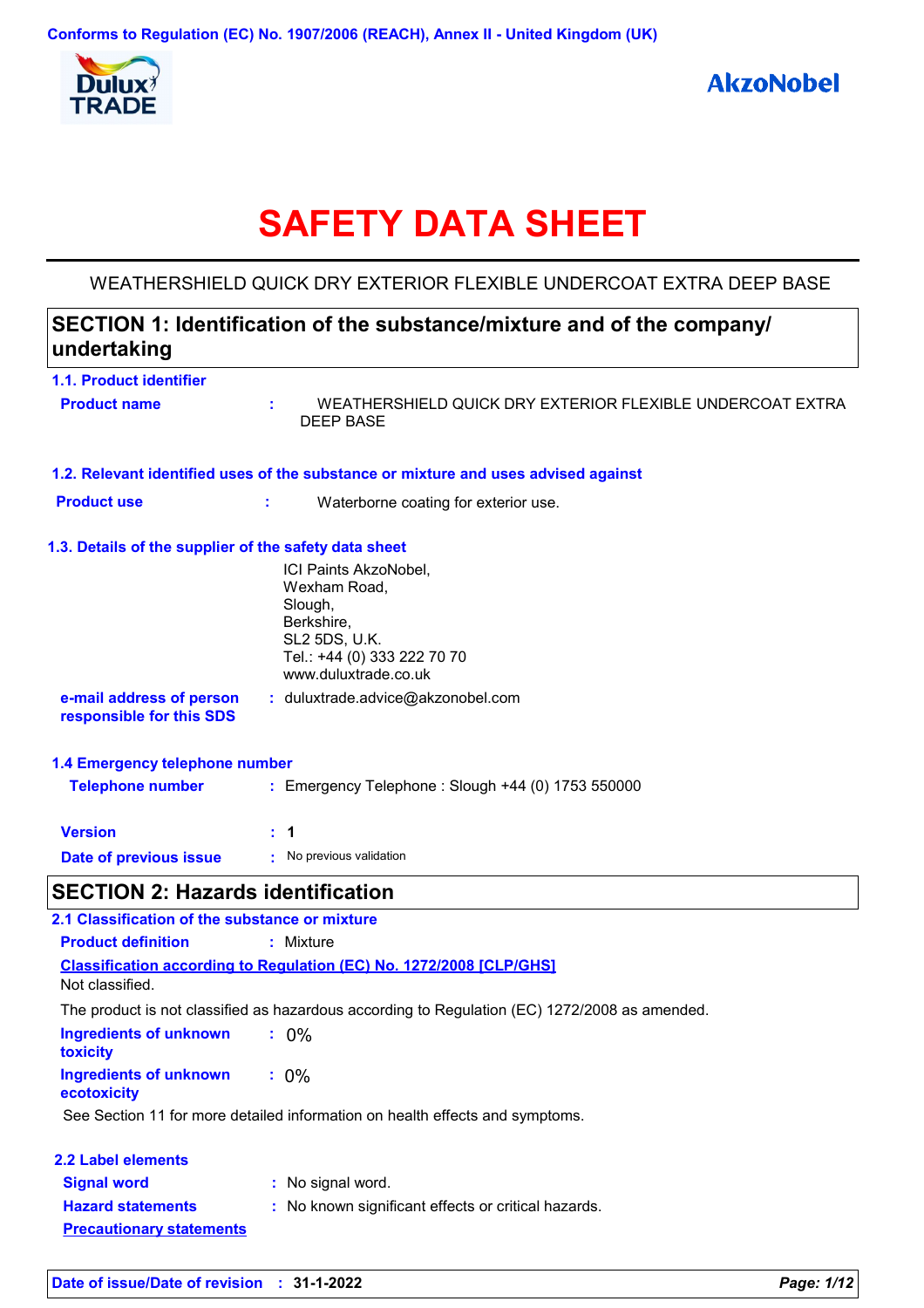## **SECTION 2: Hazards identification**

| <b>General</b>                                                                                                                                                  | : P102 - Keep out of reach of children.<br>P101 - If medical advice is needed, have product container or label at hand.      |
|-----------------------------------------------------------------------------------------------------------------------------------------------------------------|------------------------------------------------------------------------------------------------------------------------------|
| <b>Prevention</b>                                                                                                                                               | : P262 - Do not get in eyes, on skin, or on clothing.                                                                        |
| <b>Response</b>                                                                                                                                                 | : P312 - Call a doctor if you feel unwell.                                                                                   |
| <b>Storage</b>                                                                                                                                                  | : Not applicable.                                                                                                            |
| <b>Disposal</b>                                                                                                                                                 | : P501 - Dispose of contents and container in accordance with all local, regional,<br>national or international regulations. |
| <b>Supplemental label</b><br>elements                                                                                                                           | : Contains IPBC and $C(M)$ IT/MIT(3:1). May produce an allergic reaction.                                                    |
| <b>Annex XVII - Restrictions</b><br>on the manufacture,<br>placing on the market and<br>use of certain dangerous<br>substances, mixtures and<br><b>articles</b> | : Not applicable.                                                                                                            |
| <b>Special packaging requirements</b>                                                                                                                           |                                                                                                                              |
| <b>Containers to be fitted</b><br>with child-resistant<br>fastenings                                                                                            | : Not applicable.                                                                                                            |
| Tactile warning of danger : Not applicable.                                                                                                                     |                                                                                                                              |
| <b>2.3 Other hazards</b>                                                                                                                                        |                                                                                                                              |
| <b>Product meets the criteria</b><br>for PBT or vPvB according<br>to Regulation (EC) No.<br>1907/2006, Annex XIII                                               | : This mixture does not contain any substances that are assessed to be a PBT or a<br>vPvB.                                   |
| Other hazards which do<br>not result in classification                                                                                                          | : None known.                                                                                                                |

# **SECTION 3: Composition/information on ingredients**

| <b>3.2 Mixtures</b><br>: Mixture |                                                                                        |               |                                                                               |             |  |
|----------------------------------|----------------------------------------------------------------------------------------|---------------|-------------------------------------------------------------------------------|-------------|--|
| <b>Product/ingredient name</b>   | <b>Identifiers</b>                                                                     | $\frac{9}{6}$ | <b>Regulation (EC) No.</b><br>1272/2008 [CLP]                                 | <b>Type</b> |  |
| 1-butoxypropan-2-ol              | REACH #:<br>01-2119475527-28<br>EC: 225-878-4<br>CAS: 5131-66-8<br>Index: 603-052-00-8 | ≤3            | Skin Irrit. 2, H315<br>Eye Irrit. 2, H319                                     | $[1]$       |  |
|                                  |                                                                                        |               | See Section 16 for<br>the full text of the H<br>statements declared<br>above. |             |  |

There are no additional ingredients present which, within the current knowledge of the supplier and in the concentrations applicable, are classified as hazardous to health or the environment, are PBTs, vPvBs or Substances of equivalent concern, or have been assigned a workplace exposure limit and hence require reporting in this section.

**Type** 

[1] Substance classified with a health or environmental hazard

[2] Substance with a workplace exposure limit

[3] Substance meets the criteria for PBT according to Regulation (EC) No. 1907/2006, Annex XIII

[4] Substance meets the criteria for vPvB according to Regulation (EC) No. 1907/2006, Annex XIII

[5] Substance of equivalent concern

[6] Additional disclosure due to company policy

Occupational exposure limits, if available, are listed in Section 8.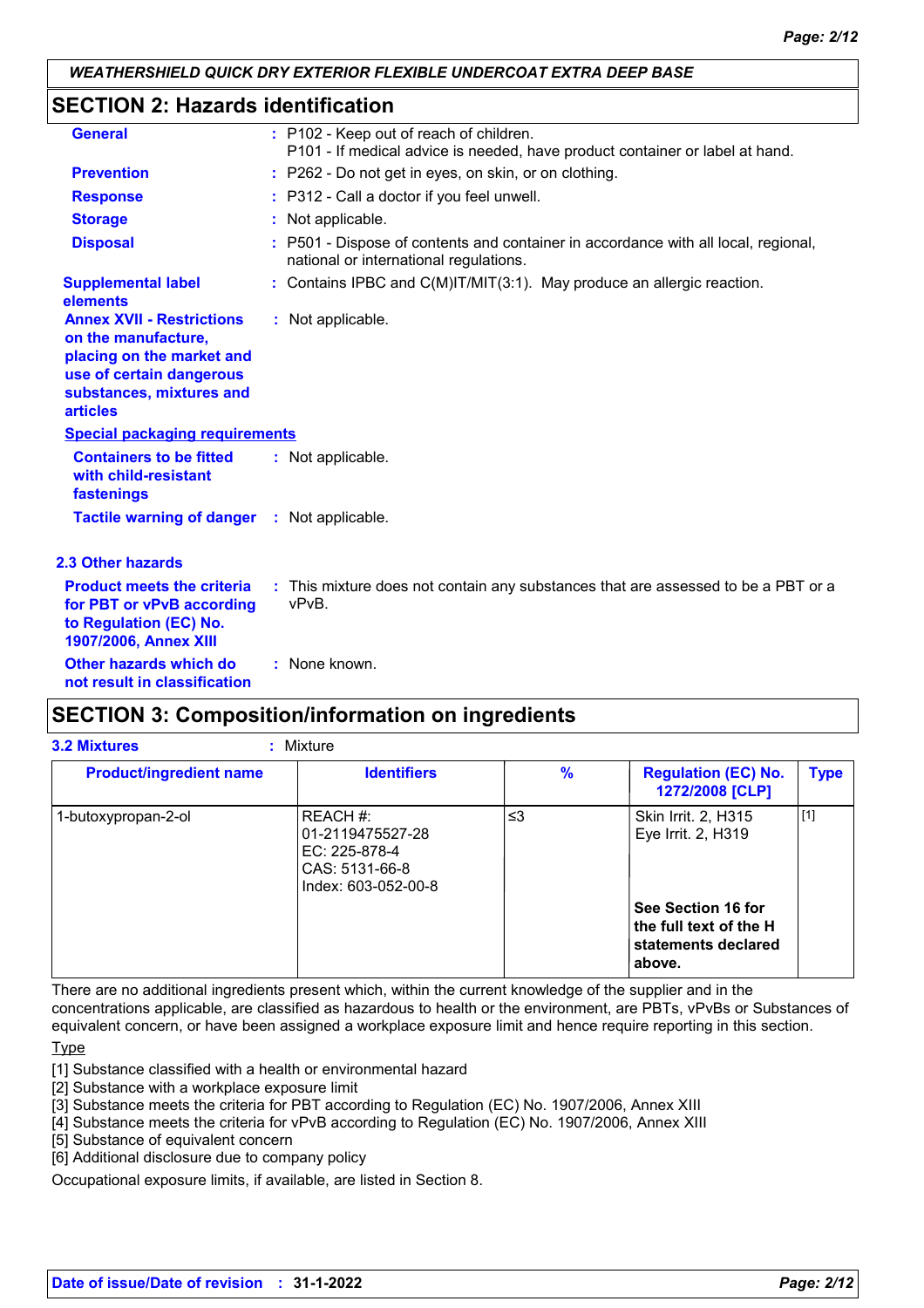## **SECTION 4: First aid measures**

| <b>4.1 Description of first aid measures</b> |                                                                                                                                                                                                             |
|----------------------------------------------|-------------------------------------------------------------------------------------------------------------------------------------------------------------------------------------------------------------|
| <b>General</b>                               | : In all cases of doubt, or when symptoms persist, seek medical attention. Never give<br>anything by mouth to an unconscious person. If unconscious, place in recovery<br>position and seek medical advice. |
| <b>Eye contact</b>                           | : Remove contact lenses, irrigate copiously with clean, fresh water, holding the<br>eyelids apart for at least 10 minutes and seek immediate medical advice.                                                |
| <b>Inhalation</b>                            | : Remove to fresh air. Keep person warm and at rest. If not breathing, if breathing is<br>irregular or if respiratory arrest occurs, provide artificial respiration or oxygen by<br>trained personnel.      |
| <b>Skin contact</b>                          | : Remove contaminated clothing and shoes. Wash skin thoroughly with soap and<br>water or use recognised skin cleanser. Do NOT use solvents or thinners.                                                     |
| <b>Ingestion</b>                             | : If swallowed, seek medical advice immediately and show the container or label.<br>Keep person warm and at rest. Do NOT induce vomiting.                                                                   |
| <b>Protection of first-aiders</b>            | : No action shall be taken involving any personal risk or without suitable training.                                                                                                                        |

## **4.2 Most important symptoms and effects, both acute and delayed**

There are no data available on the mixture itself. The product is not classified as hazardous according to Regulation (EC) 1272/2008 as amended.

Repeated or prolonged contact with the mixture may cause removal of natural fat from the skin, resulting in nonallergic contact dermatitis and absorption through the skin.

If splashed in the eyes, the liquid may cause irritation and reversible damage.

This takes into account, where known, delayed and immediate effects and also chronic effects of components from short-term and long-term exposure by oral, inhalation and dermal routes of exposure and eye contact.

Contains IPBC, C(M)IT/MIT(3:1). May produce an allergic reaction.

## **4.3 Indication of any immediate medical attention and special treatment needed**

| <b>Notes to physician</b>  | Treat symptomatically. Contact poison treatment specialist immediately if large |
|----------------------------|---------------------------------------------------------------------------------|
|                            | quantities have been ingested or inhaled.                                       |
| <b>Specific treatments</b> | No specific treatment.                                                          |

See toxicological information (Section 11)

## **SECTION 5: Firefighting measures**

| 5.1 Extinguishing media                                  |                                                                                                                              |
|----------------------------------------------------------|------------------------------------------------------------------------------------------------------------------------------|
| <b>Suitable extinguishing</b><br>media                   | : Recommended: alcohol-resistant foam, $CO2$ , powders, water spray.                                                         |
| <b>Unsuitable extinguishing</b><br>media                 | : Do not use water jet.                                                                                                      |
|                                                          | 5.2 Special hazards arising from the substance or mixture                                                                    |
| <b>Hazards from the</b><br>substance or mixture          | : Fire will produce dense black smoke. Exposure to decomposition products may<br>cause a health hazard.                      |
| <b>Hazardous combustion</b><br>products                  | : Decomposition products may include the following materials: carbon monoxide,<br>carbon dioxide, smoke, oxides of nitrogen. |
| <b>5.3 Advice for firefighters</b>                       |                                                                                                                              |
| <b>Special protective actions</b><br>for fire-fighters   | : Cool closed containers exposed to fire with water. Do not release runoff from fire to<br>drains or watercourses.           |
| <b>Special protective</b><br>equipment for fire-fighters | : Appropriate breathing apparatus may be required.                                                                           |
|                                                          |                                                                                                                              |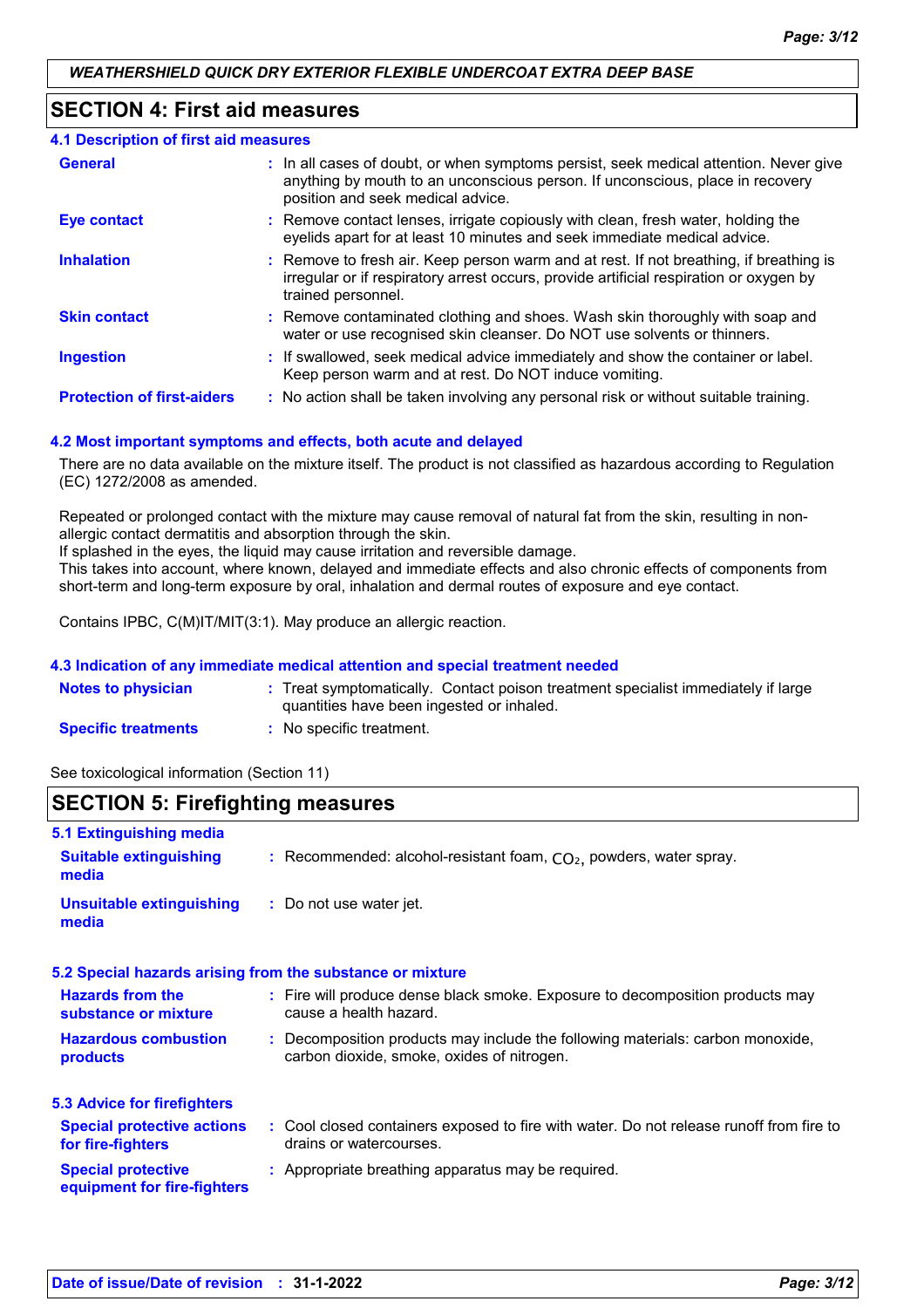## **SECTION 6: Accidental release measures**

| 6.1 Personal precautions, protective equipment and emergency procedures |  |                                                                                                                                                                                                                                                                                    |  |  |
|-------------------------------------------------------------------------|--|------------------------------------------------------------------------------------------------------------------------------------------------------------------------------------------------------------------------------------------------------------------------------------|--|--|
| For non-emergency<br>personnel                                          |  | : Avoid breathing vapour or mist. Refer to protective measures listed in sections 7<br>and $8$ .                                                                                                                                                                                   |  |  |
|                                                                         |  | For emergency responders : If specialised clothing is required to deal with the spillage, take note of any<br>information in Section 8 on suitable and unsuitable materials. See also the<br>information in "For non-emergency personnel".                                         |  |  |
| <b>6.2 Environmental</b><br>precautions                                 |  | : Do not allow to enter drains or watercourses. If the product contaminates lakes,<br>rivers, or sewers, inform the appropriate authorities in accordance with local<br>regulations.                                                                                               |  |  |
| 6.3 Methods and material<br>for containment and<br>cleaning up          |  | : Contain and collect spillage with non-combustible, absorbent material e.g. sand,<br>earth, vermiculite or diatomaceous earth and place in container for disposal<br>according to local regulations (see Section 13). Preferably clean with a detergent.<br>Avoid using solvents. |  |  |
| 6.4 Reference to other<br><b>sections</b>                               |  | : See Section 1 for emergency contact information.<br>See Section 8 for information on appropriate personal protective equipment.<br>See Section 13 for additional waste treatment information.                                                                                    |  |  |

# **SECTION 7: Handling and storage**

The information in this section contains generic advice and guidance. The list of Identified Uses in Section 1 should be consulted for any available use-specific information provided in the Exposure Scenario(s).

Avoid contact with skin and eyes. Avoid inhalation of vapour, spray or mist. **:** Eating, drinking and smoking should be prohibited in areas where this material is handled, stored and processed. Put on appropriate personal protective equipment (see Section 8). Never use pressure to empty. Container is not a pressure vessel. Always keep in containers made from the same material as the original one. Comply with the health and safety at work laws. Do not allow to enter drains or watercourses. **7.1 Precautions for safe handling**

## **7.2 Conditions for safe storage, including any incompatibilities**

Store in accordance with local regulations.

#### **Notes on joint storage**

Keep away from: oxidising agents, strong alkalis, strong acids.

**Additional information on storage conditions**

Observe label precautions. Store in a dry, cool and well-ventilated area. Keep away from heat and direct sunlight. Keep container tightly closed.

No smoking. Prevent unauthorised access. Containers that have been opened must be carefully resealed and kept upright to prevent leakage.

#### **7.3 Specific end use(s)**

**Recommendations :** : Not available. : Not available.

**Industrial sector specific : solutions**

## **SECTION 8: Exposure controls/personal protection**

The information in this section contains generic advice and guidance. Information is provided based on typical anticipated uses of the product. Additional measures might be required for bulk handling or other uses that could significantly increase worker exposure or environmental releases.

## **8.1 Control parameters**

#### **Occupational exposure limits**

No exposure limit value known.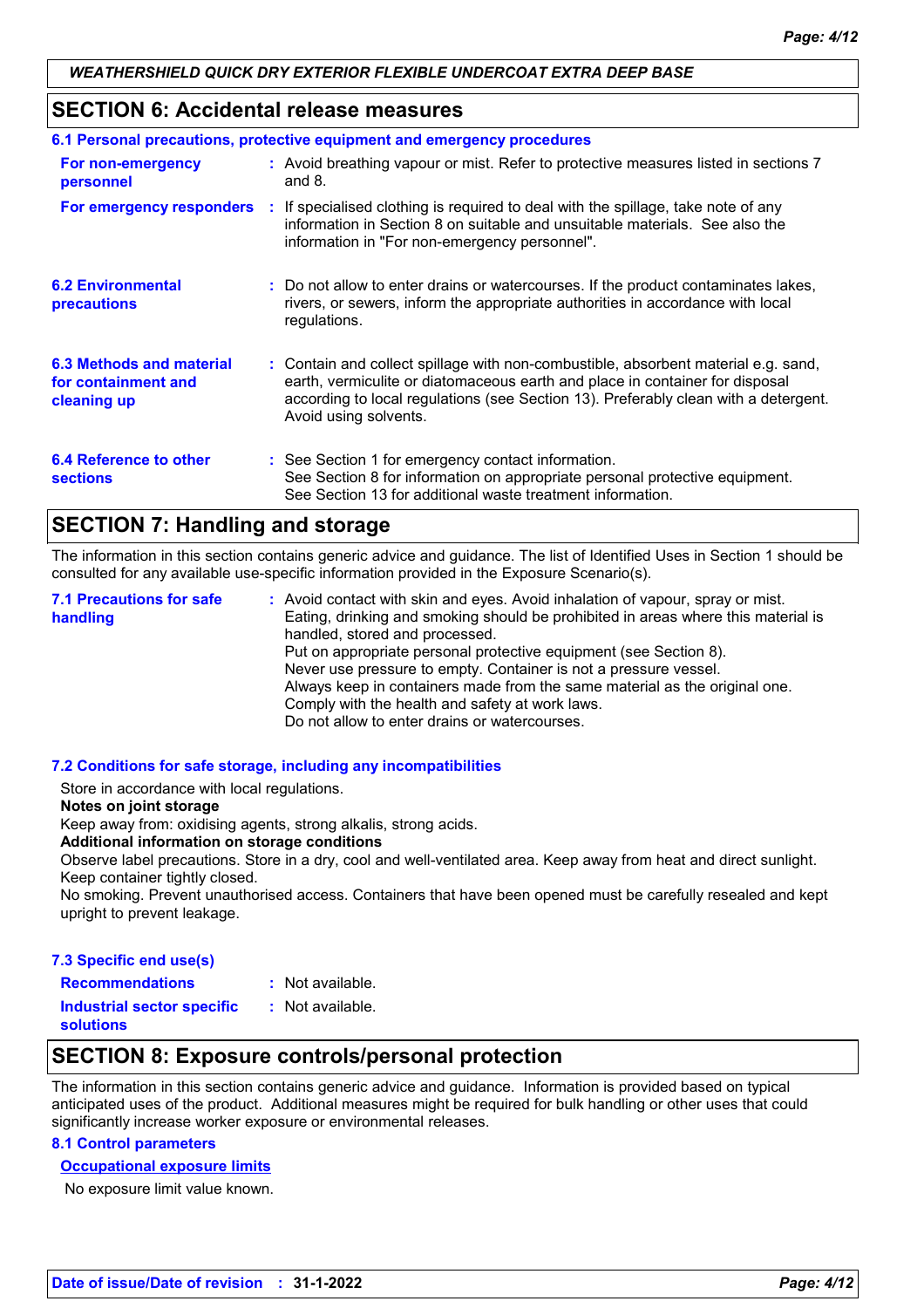# **SECTION 8: Exposure controls/personal protection**

| <b>Recommended monitoring</b><br>procedures       | If this product contains ingredients with exposure limits, personal, workplace<br>atmosphere or biological monitoring may be required to determine the effectiveness<br>of the ventilation or other control measures and/or the necessity to use respiratory<br>protective equipment. Reference should be made to monitoring standards, such as<br>the following: European Standard EN 689 (Workplace atmospheres - Guidance for<br>the assessment of exposure by inhalation to chemical agents for comparison with<br>limit values and measurement strategy) European Standard EN 14042 (Workplace<br>atmospheres - Guide for the application and use of procedures for the assessment<br>of exposure to chemical and biological agents) European Standard EN 482<br>(Workplace atmospheres - General requirements for the performance of procedures<br>for the measurement of chemical agents) Reference to national guidance<br>documents for methods for the determination of hazardous substances will also be<br>required. |
|---------------------------------------------------|----------------------------------------------------------------------------------------------------------------------------------------------------------------------------------------------------------------------------------------------------------------------------------------------------------------------------------------------------------------------------------------------------------------------------------------------------------------------------------------------------------------------------------------------------------------------------------------------------------------------------------------------------------------------------------------------------------------------------------------------------------------------------------------------------------------------------------------------------------------------------------------------------------------------------------------------------------------------------------------------------------------------------------|
| <b>DNELS/DMELS</b>                                |                                                                                                                                                                                                                                                                                                                                                                                                                                                                                                                                                                                                                                                                                                                                                                                                                                                                                                                                                                                                                                  |
| No DNELs/DMELs available.                         |                                                                                                                                                                                                                                                                                                                                                                                                                                                                                                                                                                                                                                                                                                                                                                                                                                                                                                                                                                                                                                  |
| <b>PNECs</b>                                      |                                                                                                                                                                                                                                                                                                                                                                                                                                                                                                                                                                                                                                                                                                                                                                                                                                                                                                                                                                                                                                  |
| No PNECs available                                |                                                                                                                                                                                                                                                                                                                                                                                                                                                                                                                                                                                                                                                                                                                                                                                                                                                                                                                                                                                                                                  |
| <b>8.2 Exposure controls</b>                      |                                                                                                                                                                                                                                                                                                                                                                                                                                                                                                                                                                                                                                                                                                                                                                                                                                                                                                                                                                                                                                  |
| <b>Appropriate engineering</b><br><b>controls</b> | : Provide adequate ventilation. Where reasonably practicable, this should be<br>achieved by the use of local exhaust ventilation and good general extraction. If<br>these are not sufficient to maintain concentrations of particulates and solvent<br>vapours below the OEL, suitable respiratory protection must be worn.                                                                                                                                                                                                                                                                                                                                                                                                                                                                                                                                                                                                                                                                                                      |
| <b>Individual protection measures</b>             |                                                                                                                                                                                                                                                                                                                                                                                                                                                                                                                                                                                                                                                                                                                                                                                                                                                                                                                                                                                                                                  |
| <b>Hygiene measures</b>                           | : Wash hands, forearms and face thoroughly after handling chemical products, before<br>eating, smoking and using the lavatory and at the end of the working period.<br>Appropriate techniques should be used to remove potentially contaminated clothing.<br>Wash contaminated clothing before reusing. Ensure that eyewash stations and<br>safety showers are close to the workstation location.                                                                                                                                                                                                                                                                                                                                                                                                                                                                                                                                                                                                                                |
| <b>Eye/face protection</b>                        | : Use safety eyewear designed to protect against splash of liquids.                                                                                                                                                                                                                                                                                                                                                                                                                                                                                                                                                                                                                                                                                                                                                                                                                                                                                                                                                              |
| <b>Skin protection</b>                            |                                                                                                                                                                                                                                                                                                                                                                                                                                                                                                                                                                                                                                                                                                                                                                                                                                                                                                                                                                                                                                  |
| <b>Hand protection</b>                            |                                                                                                                                                                                                                                                                                                                                                                                                                                                                                                                                                                                                                                                                                                                                                                                                                                                                                                                                                                                                                                  |
| <b>Gloves</b>                                     | : When prolonged or frequently repeated contact may occur, a glove with a protection<br>class of 6 (breakthrough time >480 minutes according to EN374) is recommended.<br>Recommended gloves: Viton $\odot$ or Nitrile, thickness $\geq 0.38$ mm.<br>When only brief contact is expected, a glove with protection class of 2 or higher<br>(breakthrough time > 30 minutes according to EN374) is recommended.<br>Recommended gloves: Nitrile, thickness ≥ 0.12 mm.<br>Gloves should be replaced regularly and if there is any sign of damage to the glove<br>material.                                                                                                                                                                                                                                                                                                                                                                                                                                                           |
|                                                   | The performance or effectiveness of the glove may be reduced by physical/chemical<br>damage and poor maintenance.                                                                                                                                                                                                                                                                                                                                                                                                                                                                                                                                                                                                                                                                                                                                                                                                                                                                                                                |
| <b>Body protection</b>                            | : Personnel should wear antistatic clothing made of natural fibres or of high-<br>temperature-resistant synthetic fibres.                                                                                                                                                                                                                                                                                                                                                                                                                                                                                                                                                                                                                                                                                                                                                                                                                                                                                                        |
| <b>Other skin protection</b>                      | : Appropriate footwear and any additional skin protection measures should be<br>selected based on the task being performed and the risks involved and should be<br>approved by a specialist before handling this product.                                                                                                                                                                                                                                                                                                                                                                                                                                                                                                                                                                                                                                                                                                                                                                                                        |
| <b>Respiratory protection</b>                     | : If workers are exposed to concentrations above the exposure limit, they must use<br>appropriate, certified respirators.                                                                                                                                                                                                                                                                                                                                                                                                                                                                                                                                                                                                                                                                                                                                                                                                                                                                                                        |
|                                                   | OLD LEAD-BASED PAINTS:                                                                                                                                                                                                                                                                                                                                                                                                                                                                                                                                                                                                                                                                                                                                                                                                                                                                                                                                                                                                           |
|                                                   | When surfaces are to be prepared for painting, account should be taken of the age<br>of the property and the possibility that lead-pigmented paint might be present. There<br>is a possibility that ingestion or inhalation of scrapings or dust arising from the<br>preparation work could cause health effects. As a working rule you should assume<br>that this will be the case if the age of the property is pre 1960.                                                                                                                                                                                                                                                                                                                                                                                                                                                                                                                                                                                                      |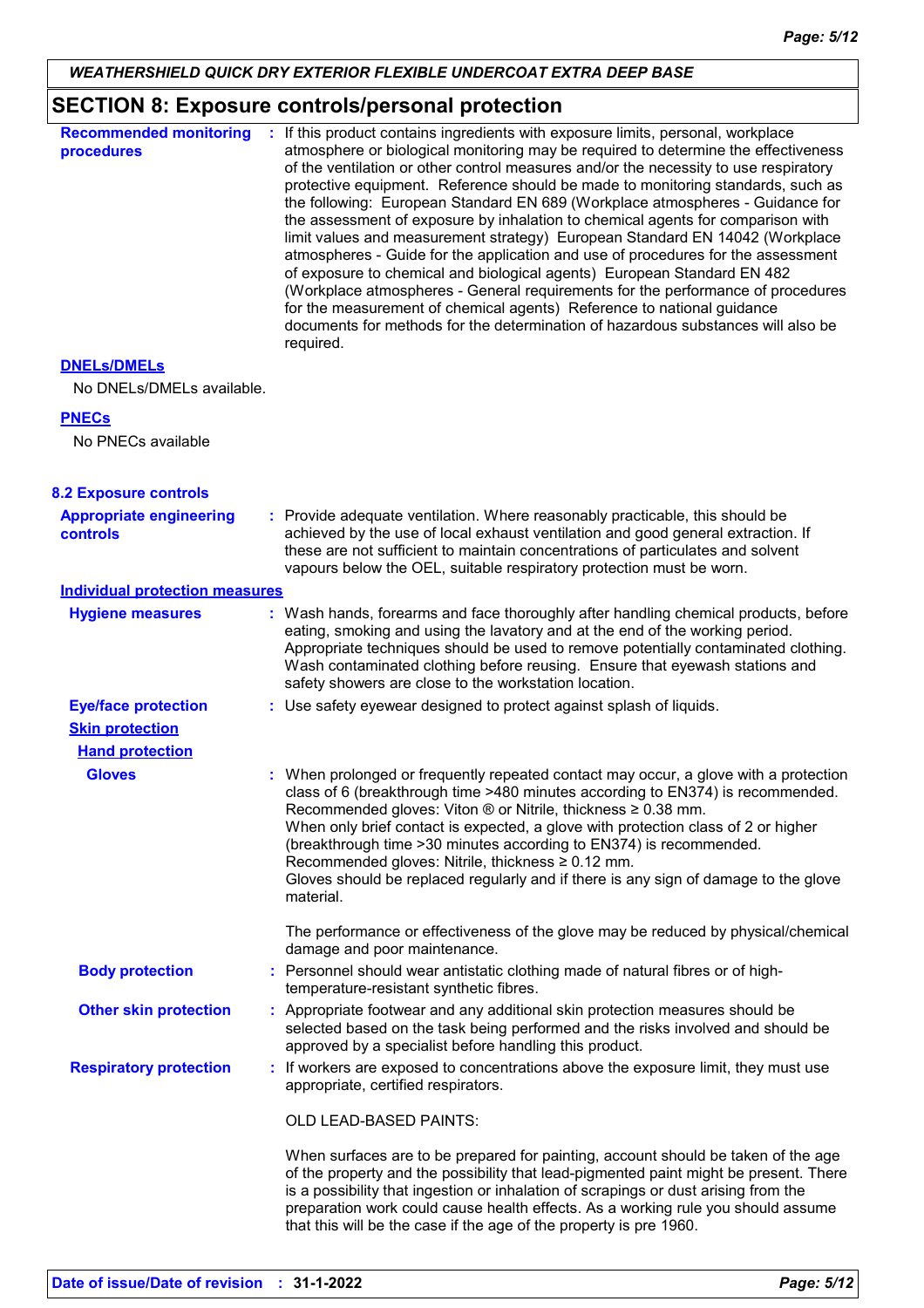## **SECTION 8: Exposure controls/personal protection**

Where possible wet sanding or chemical stripping methods should be used with surfaces of this type to avoid the creation of dust. When dry sanding cannot be avoided, and effective local exhaust ventilation is not available, it is recommended that a dust respirator is worn, that is approved for use with lead dusts, and its type selected on the basis of the COSHH assessment, taking into account the Workplace Exposure Limit for lead in air. Furthermore, steps should be taken to ensure containment of the dusts created, and that all practicable measures are taken to clean up thoroughly all deposits of dusts in and around the affected area.

Respiratory protection in case of dust or spray mist formation. (particle filter EN143 type P2) Respiratory protection in case of vapour formation. (half mask with combination filter A2-P2 til concentrations of 0,5 Vol%.)

The current Control of Lead at Work Regulations approved code of practice should be consulted for advice on protective clothing and personal hygiene precautions. Care should also be taken to exclude visitors, members of the household and especially children from the affected area, during the actual work and the subsequent clean up operations. All scrapings, dust, etc. should be disposed of by the professional painting contractor as Hazardous Waste.

Extra precautions will also need to be taken when burning off old lead-based paints because fumes containing lead will be produced. It is recommended that a respirator, approved for use with particulate fumes of lead is selected on the basis of the COSHH assessment, taking into account the Workplace Exposure Limit for lead in air. Similar precautions to those given above about sanding should be taken with reference to protective clothing, disposal of scrapings and dusts, and exclusion of other personnel and especially children from the building during actual work and the subsequent clean up operations.

Avoid the inhalation of dust. Wear suitable face mask if dry sanding. Special precautions should be taken during surface preparation of pre-1960s paint surfaces over wood and metal as they may contain harmful lead.

OLD LEAD-BASED PAINTS:

When surfaces are to be prepared for painting, account should be taken of the age of the property and the possibility that lead-pigmented paint might be present. There is a possibility that ingestion or inhalation of scrapings or dust arising from the preparation work could cause health effects. As a working rule you should assume that this will be the case if the age of the property is pre 1960.

Where possible wet sanding or chemical stripping methods should be used with surfaces of this type to avoid the creation of dust. When dry sanding cannot be avoided, and effective local exhaust ventilation is not available, it is recommended that a dust respirator is worn, that is approved for use with lead dusts, and its type selected on the basis of the COSHH assessment, taking into account the Workplace Exposure Limit for lead in air. Furthermore, steps should be taken to ensure containment of the dusts created, and that all practicable measures are taken to clean up thoroughly all deposits of dusts in and around the affected area.

Respiratory protection in case of dust or spray mist formation. (particle filter EN143 type P2) Respiratory protection in case of vapour formation. (half mask with combination filter A2-P2 til concentrations of 0,5 Vol%.)

The current Control of Lead at Work Regulations approved code of practice should be consulted for advice on protective clothing and personal hygiene precautions. Care should also be taken to exclude visitors, members of the household and especially children from the affected area, during the actual work and the subsequent clean up operations. All scrapings, dust, etc. should be disposed of by the professional painting contractor as Hazardous Waste.

Extra precautions will also need to be taken when burning off old lead-based paints because fumes containing lead will be produced. It is recommended that a respirator, approved for use with particulate fumes of lead is selected on the basis of the COSHH assessment, taking into account the Workplace Exposure Limit for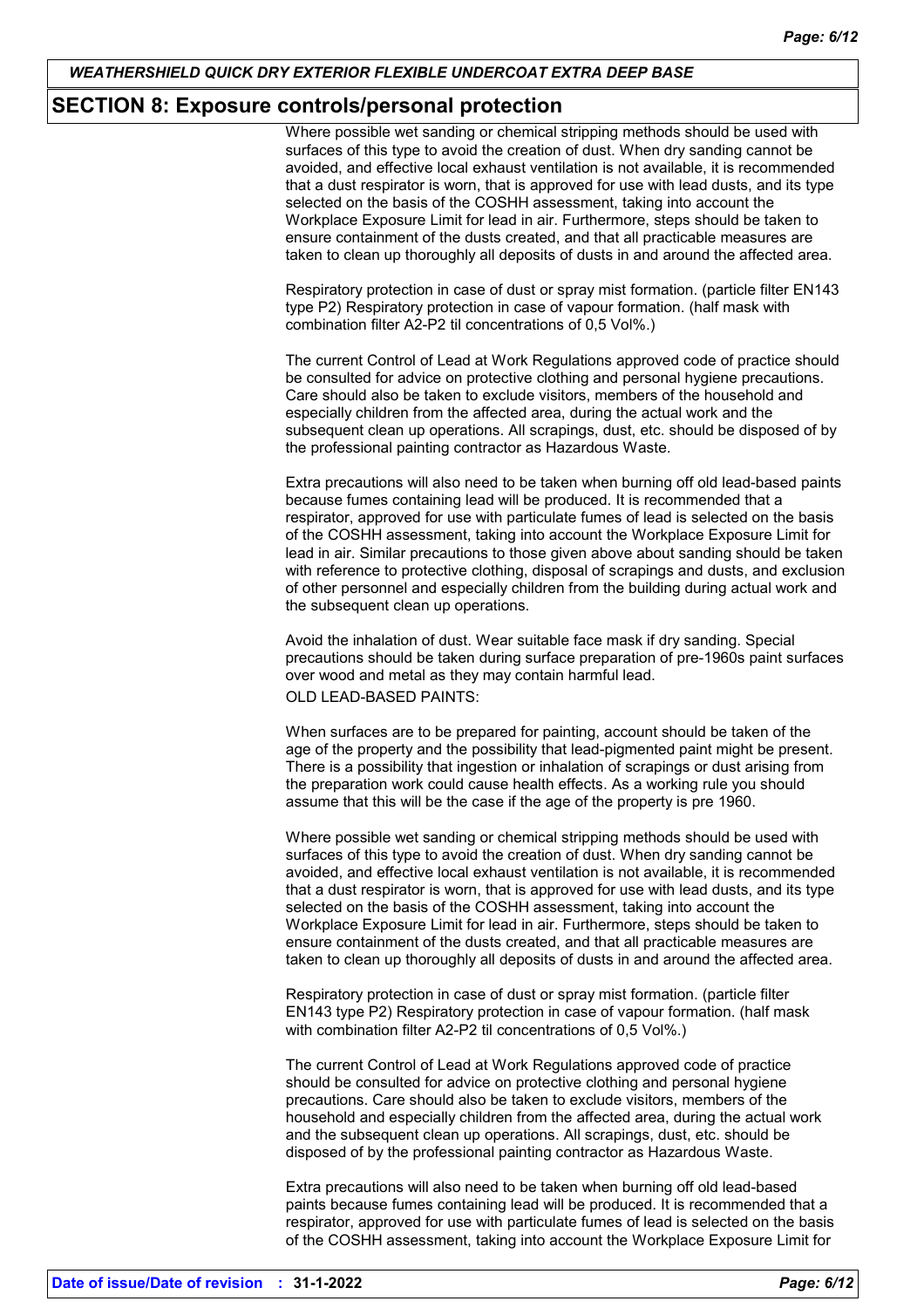# **SECTION 8: Exposure controls/personal protection**

lead in air. Similar precautions to those given above about sanding should be taken with reference to protective clothing, disposal of scrapings and dusts, and exclusion of other personnel and especially children from the building during actual work and the subsequent clean up operations.

Avoid the inhalation of dust. Wear suitable face mask if dry sanding. Special precautions should be taken during surface preparation of pre-1960s paint surfaces over wood and metal as they may contain harmful lead.

| <b>Environmental exposure</b> | : Do not allow to enter drains or watercourses. |
|-------------------------------|-------------------------------------------------|
| controls                      |                                                 |

## **SECTION 9: Physical and chemical properties**

| 9.1. Information on basic physical and chemical properties         |                                                          |
|--------------------------------------------------------------------|----------------------------------------------------------|
| <b>Appearance</b>                                                  |                                                          |
| <b>Physical state</b>                                              | : Liquid.                                                |
| <b>Colour</b>                                                      | : Various: See label.                                    |
| <b>Odour</b>                                                       | Not available.                                           |
| <b>Odour threshold</b>                                             | Not available.                                           |
| pH                                                                 | 8 [Conc. (% w/w): 100%]                                  |
| <b>Melting point/freezing point</b>                                | : Not available.                                         |
| Initial boiling point and boiling<br>range                         | $: 100^{\circ}$ C                                        |
| <b>Flash point</b>                                                 | Not applicable.                                          |
| <b>Evaporation rate</b>                                            | Not available.                                           |
| <b>Upper/lower flammability or</b><br>explosive limits             | : Not available.                                         |
| <b>Vapour pressure</b>                                             | : Not available.                                         |
| <b>Vapour density</b>                                              | : Not available.                                         |
| <b>Relative density</b>                                            | : 1,157                                                  |
| <b>Solubility(ies)</b>                                             | : Easily soluble in the following materials: cold water. |
| <b>Partition coefficient: n-octanol/ : Not available.</b><br>water |                                                          |
| <b>Auto-ignition temperature</b>                                   | : Not available.                                         |
| <b>Decomposition temperature</b>                                   | : Not available.                                         |
| <b>Viscosity</b>                                                   | Kinematic (room temperature): $13,83$ cm <sup>2</sup> /s |
| <b>Explosive properties</b>                                        | : Not available.                                         |
| <b>Oxidising properties</b>                                        | : Not available.                                         |
| 9.2. Other information                                             |                                                          |
| <b>Solubility in water</b>                                         | : Not available.                                         |

# **SECTION 10: Stability and reactivity**

| <b>10.1 Reactivity</b>                            | : No specific test data related to reactivity available for this product or its ingredients. |
|---------------------------------------------------|----------------------------------------------------------------------------------------------|
| <b>10.2 Chemical stability</b>                    | : Stable under recommended storage and handling conditions (see Section 7).                  |
| <b>10.3 Possibility of</b><br>hazardous reactions | : Under normal conditions of storage and use, hazardous reactions will not occur.            |
| <b>10.4 Conditions to avoid</b>                   | : When exposed to high temperatures may produce hazardous decomposition<br>products.         |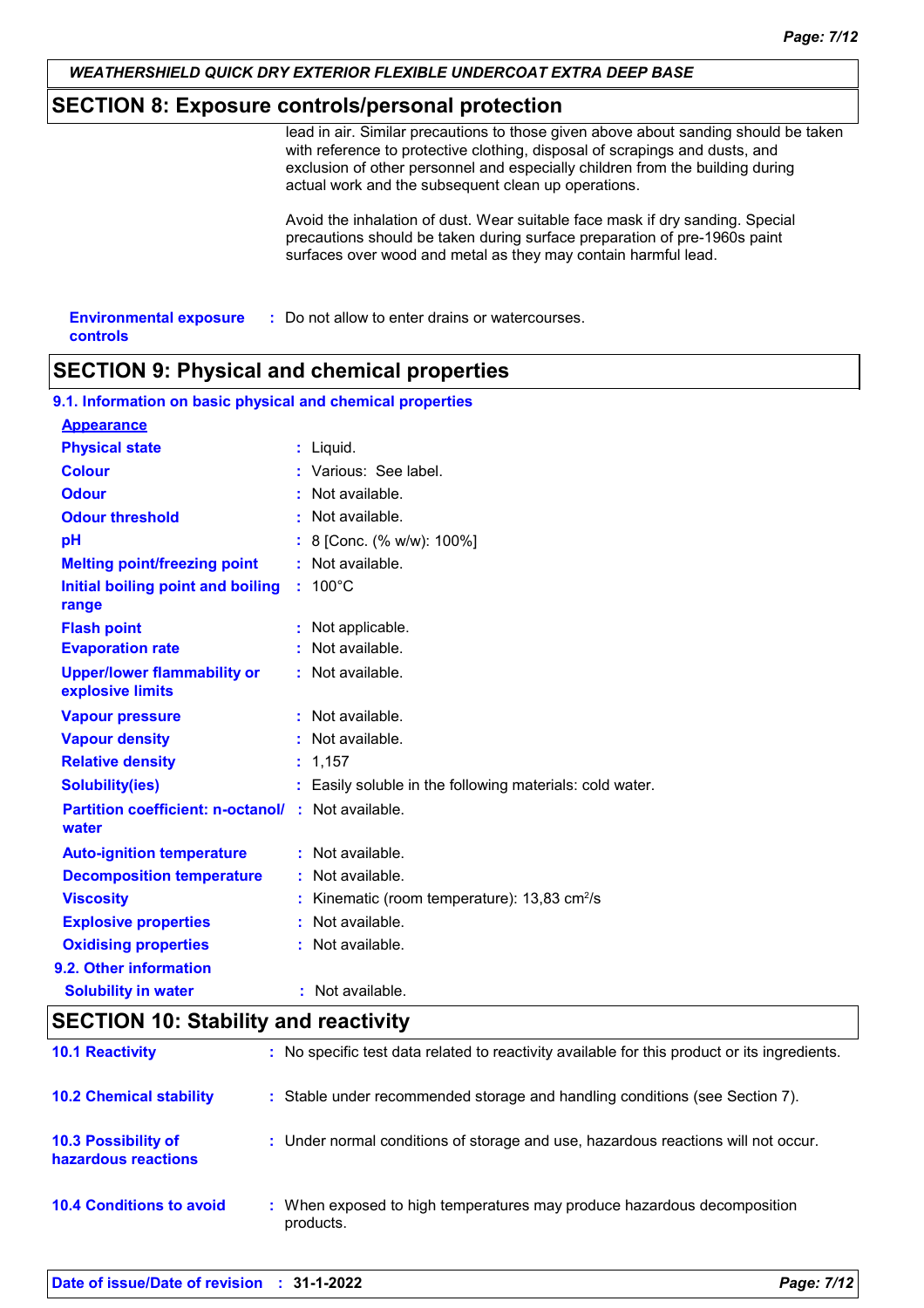## **SECTION 10: Stability and reactivity**

|  | 10.5 Incompatible materials : Keep away from the following materials to prevent strong exothermic reactions: |
|--|--------------------------------------------------------------------------------------------------------------|
|  | oxidising agents, strong alkalis, strong acids.                                                              |
|  |                                                                                                              |

| <b>10.6 Hazardous</b>  | : Decomposition products may include the following materials: carbon monoxide, |
|------------------------|--------------------------------------------------------------------------------|
| decomposition products | carbon dioxide, smoke, oxides of nitrogen.                                     |

# **SECTION 11: Toxicological information**

#### **11.1 Information on toxicological effects**

There are no data available on the mixture itself. The product is not classified as hazardous according to Regulation (EC) 1272/2008 as amended.

Repeated or prolonged contact with the mixture may cause removal of natural fat from the skin, resulting in nonallergic contact dermatitis and absorption through the skin.

If splashed in the eyes, the liquid may cause irritation and reversible damage.

This takes into account, where known, delayed and immediate effects and also chronic effects of components from short-term and long-term exposure by oral, inhalation and dermal routes of exposure and eye contact.

Contains IPBC, C(M)IT/MIT(3:1). May produce an allergic reaction.

#### **Acute toxicity**

| <b>Product/ingredient name</b> | <b>Result</b>                     | <b>Species</b> | <b>Dose</b>              | <b>Exposure</b> |
|--------------------------------|-----------------------------------|----------------|--------------------------|-----------------|
| 3-butoxypropan-2-ol            | <b>ILD50 Dermal</b><br>ILD50 Oral | Rabbit<br>Rat  | 3100 mg/kg<br>2700 mg/kg |                 |

**Conclusion/Summary :** Not available.

#### **Acute toxicity estimates**

| <b>Product/ingredient name</b>        | Oral (mg/<br>kg) | <b>Dermal</b><br>(mg/kg) | (gases)<br>(ppm) | Inhalation Inhalation Inhalation<br>(vapours)<br>(mg/l) | <b>(dusts)</b><br>and mists)<br>(mg/l) |
|---------------------------------------|------------------|--------------------------|------------------|---------------------------------------------------------|----------------------------------------|
| L1040018 BCX0100 WB OP PRM AE PU FXBC | N/A              | N/A                      | 514705.9         | 2205.9                                                  | N/A                                    |
| 3-butoxypropan-2-ol                   | 2700             | 3100                     | N/A              | N/A                                                     | N/A                                    |

**Irritation/Corrosion**

| <b>Conclusion/Summary</b>                                 | : Not available. |
|-----------------------------------------------------------|------------------|
| <b>Sensitisation</b>                                      |                  |
| <b>Conclusion/Summary</b>                                 | : Not available. |
| <b>Mutagenicity</b>                                       |                  |
| <b>Conclusion/Summary</b>                                 | : Not available. |
| <b>Carcinogenicity</b>                                    |                  |
| <b>Conclusion/Summary</b>                                 | : Not available. |
| <b>Reproductive toxicity</b>                              |                  |
| <b>Conclusion/Summary</b>                                 | : Not available. |
| <b>Teratogenicity</b>                                     |                  |
| <b>Conclusion/Summary</b>                                 | : Not available. |
| <b>Specific target organ toxicity (single exposure)</b>   |                  |
| Not available.                                            |                  |
| <b>Specific target organ toxicity (repeated exposure)</b> |                  |
| Not available.                                            |                  |

**Aspiration hazard**

Not available.

#### **Other information :**

: Not available.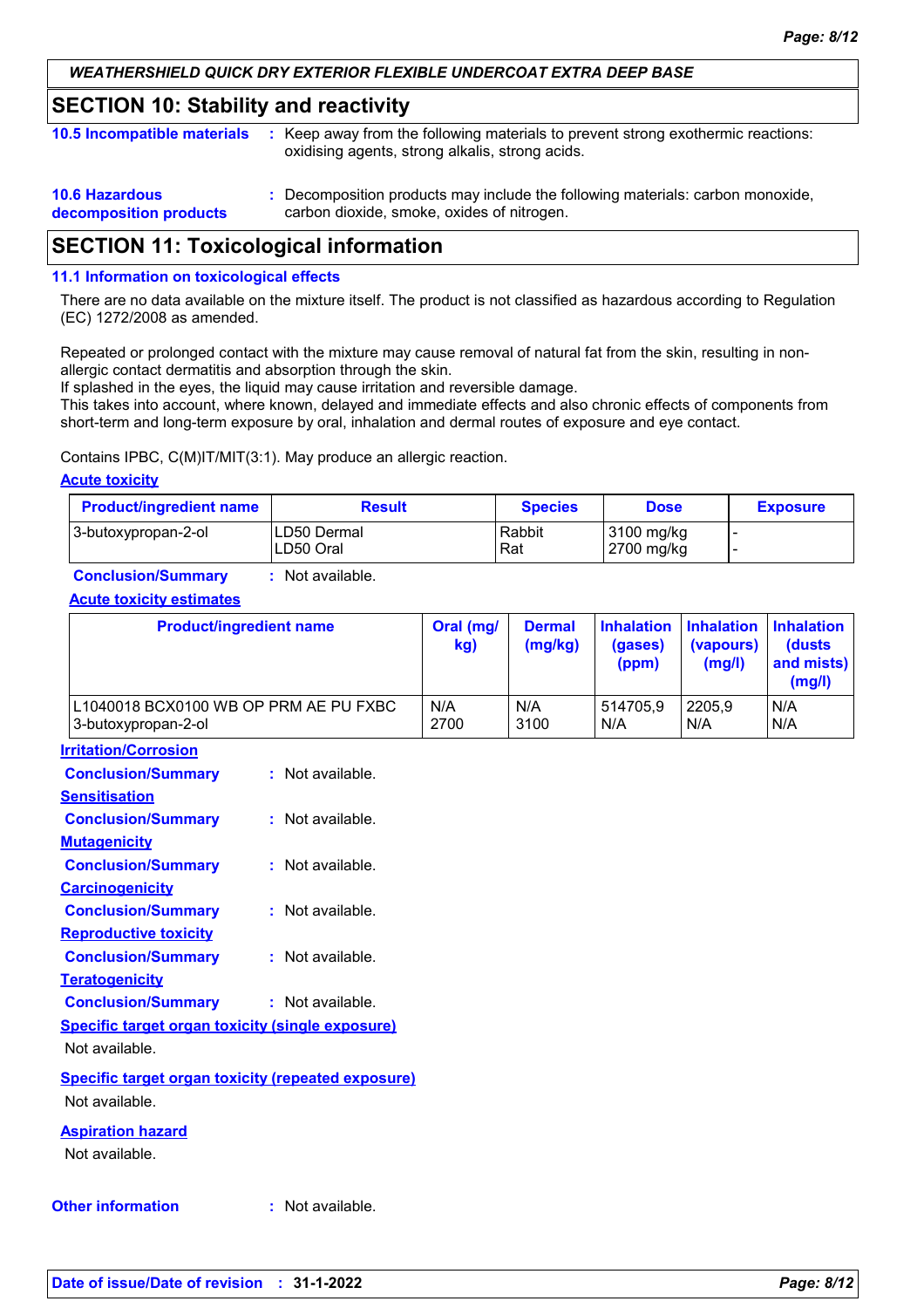# **SECTION 12: Ecological information**

#### **12.1 Toxicity**

There are no data available on the mixture itself. Do not allow to enter drains or watercourses.

The mixture has been assessed following the summation method of the CLP Regulation (EC) No 1272/2008 and is not classified as hazardous to the environment.

**Conclusion/Summary :** Not available.

#### **12.2 Persistence and degradability**

**Conclusion/Summary :** Not available.

#### **12.3 Bioaccumulative potential**

| <b>Product/ingredient name</b> | <b>LogP</b> <sub>ow</sub> | <b>Potential</b> |
|--------------------------------|---------------------------|------------------|
| 3-butoxypropan-2-ol            | . . <u>.</u>              | <b>I</b> low     |

| <b>12.4 Mobility in soil</b> |                  |
|------------------------------|------------------|
| <b>Soil/water partition</b>  | : Not available. |
| <b>coefficient (Koc)</b>     |                  |
| <b>Mobility</b>              | : Not available. |

#### **12.5 Results of PBT and vPvB assessment**

This mixture does not contain any substances that are assessed to be a PBT or a vPvB.

**12.6 Other adverse effects** : No known significant effects or critical hazards.

# **SECTION 13: Disposal considerations**

The information in this section contains generic advice and guidance. The list of Identified Uses in Section 1 should be consulted for any available use-specific information provided in the Exposure Scenario(s).

#### **13.1 Waste treatment methods**

| <b>Product</b>                 |                                                                                                                                                                                                                                                                                                                                                                                                                                                                                                                                                      |  |
|--------------------------------|------------------------------------------------------------------------------------------------------------------------------------------------------------------------------------------------------------------------------------------------------------------------------------------------------------------------------------------------------------------------------------------------------------------------------------------------------------------------------------------------------------------------------------------------------|--|
| <b>Methods of disposal</b>     | : The generation of waste should be avoided or minimised wherever possible.<br>Disposal of this product, solutions and any by-products should at all times comply<br>with the requirements of environmental protection and waste disposal legislation<br>and any regional local authority requirements. Dispose of surplus and non-<br>recyclable products via a licensed waste disposal contractor. Waste should not be<br>disposed of untreated to the sewer unless fully compliant with the requirements of<br>all authorities with jurisdiction. |  |
| <b>Hazardous waste</b>         | : Within the present knowledge of the supplier, this product is not regarded as<br>hazardous waste, as defined by EU Directive 2008/98/EC.                                                                                                                                                                                                                                                                                                                                                                                                           |  |
| <b>Disposal considerations</b> | Do not allow to enter drains or watercourses.<br>Dispose of according to all federal, state and local applicable regulations.<br>If this product is mixed with other wastes, the original waste product code may no<br>longer apply and the appropriate code should be assigned.<br>For further information, contact your local waste authority.                                                                                                                                                                                                     |  |
| <b>Packaging</b>               |                                                                                                                                                                                                                                                                                                                                                                                                                                                                                                                                                      |  |
| <b>Methods of disposal</b>     | : The generation of waste should be avoided or minimised wherever possible. Waste<br>packaging should be recycled. Incineration or landfill should only be considered<br>when recycling is not feasible.                                                                                                                                                                                                                                                                                                                                             |  |
| <b>Disposal considerations</b> | : Using information provided in this safety data sheet, advice should be obtained from<br>the relevant waste authority on the classification of empty containers.<br>Empty containers must be scrapped or reconditioned.<br>Dispose of containers contaminated by the product in accordance with local or<br>national legal provisions.                                                                                                                                                                                                              |  |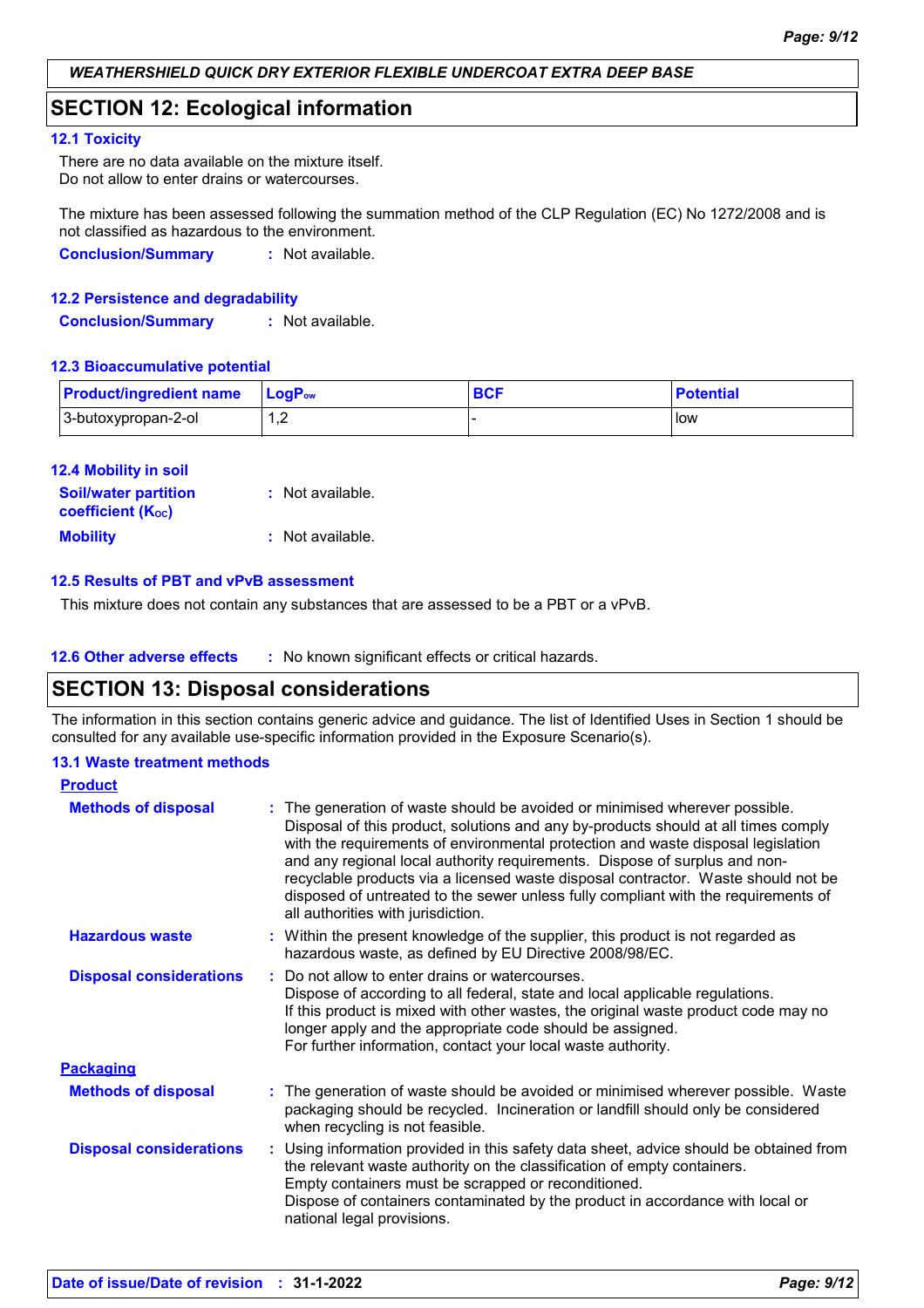# **SECTION 13: Disposal considerations**

| <b>Type of packaging</b><br>CEPE Paint Guidelines | 15 01 10* | European waste catalogue (EWC)<br>packaging containing residues of or contaminated by                                                                                                                                                     |
|---------------------------------------------------|-----------|-------------------------------------------------------------------------------------------------------------------------------------------------------------------------------------------------------------------------------------------|
|                                                   |           | hazardous substances                                                                                                                                                                                                                      |
| <b>Special precautions</b>                        |           | : This material and its container must be disposed of in a safe way. Empty containers<br>or liners may retain some product residues. Avoid dispersal of spilt material and<br>runoff and contact with soil, waterways, drains and sewers. |

# **SECTION 14: Transport information**

# **Information pertaining to IATA and ADN is considered not relevant since the material is not packaged in the correct approved packaging required of these methods of transport.**

|                                                                         | <b>ADR</b>                                                                                                                                                                                                             | <b>IMDG</b>     |
|-------------------------------------------------------------------------|------------------------------------------------------------------------------------------------------------------------------------------------------------------------------------------------------------------------|-----------------|
| 14.1 UN number                                                          | Not regulated.                                                                                                                                                                                                         | Not regulated.  |
| 14.2 UN proper<br>shipping name                                         | Not applicable.                                                                                                                                                                                                        | Not applicable. |
| <b>14.3 Transport</b><br>hazard class(es)<br><b>Class</b>               | Not applicable.                                                                                                                                                                                                        | Not applicable. |
| <b>Subsidiary class</b>                                                 | ٠                                                                                                                                                                                                                      |                 |
| <b>14.4 Packing group</b>                                               | Not applicable.                                                                                                                                                                                                        | Not applicable. |
| 14.5<br><b>Environmental</b><br>hazards                                 |                                                                                                                                                                                                                        |                 |
| <b>Marine pollutant</b>                                                 | No.                                                                                                                                                                                                                    | No.             |
| <b>Marine pollutant</b><br><b>substances</b>                            |                                                                                                                                                                                                                        | Not available.  |
| <b>14.6 Special</b><br>precautions for<br><b>user</b>                   | Transport within user's premises: always<br>transport in closed containers that are upright<br>and secure. Ensure that persons transporting<br>the product know what to do in the event of an<br>accident or spillage. |                 |
| <b>HI/Kemler number</b>                                                 | Not available.                                                                                                                                                                                                         |                 |
| <b>Emergency</b><br>schedules (EmS)                                     |                                                                                                                                                                                                                        | Not applicable. |
| <b>14.7 Transport in bulk</b><br>according to IMO<br><b>instruments</b> | : Not applicable.                                                                                                                                                                                                      |                 |
| <b>Additional</b><br><b>information</b>                                 |                                                                                                                                                                                                                        |                 |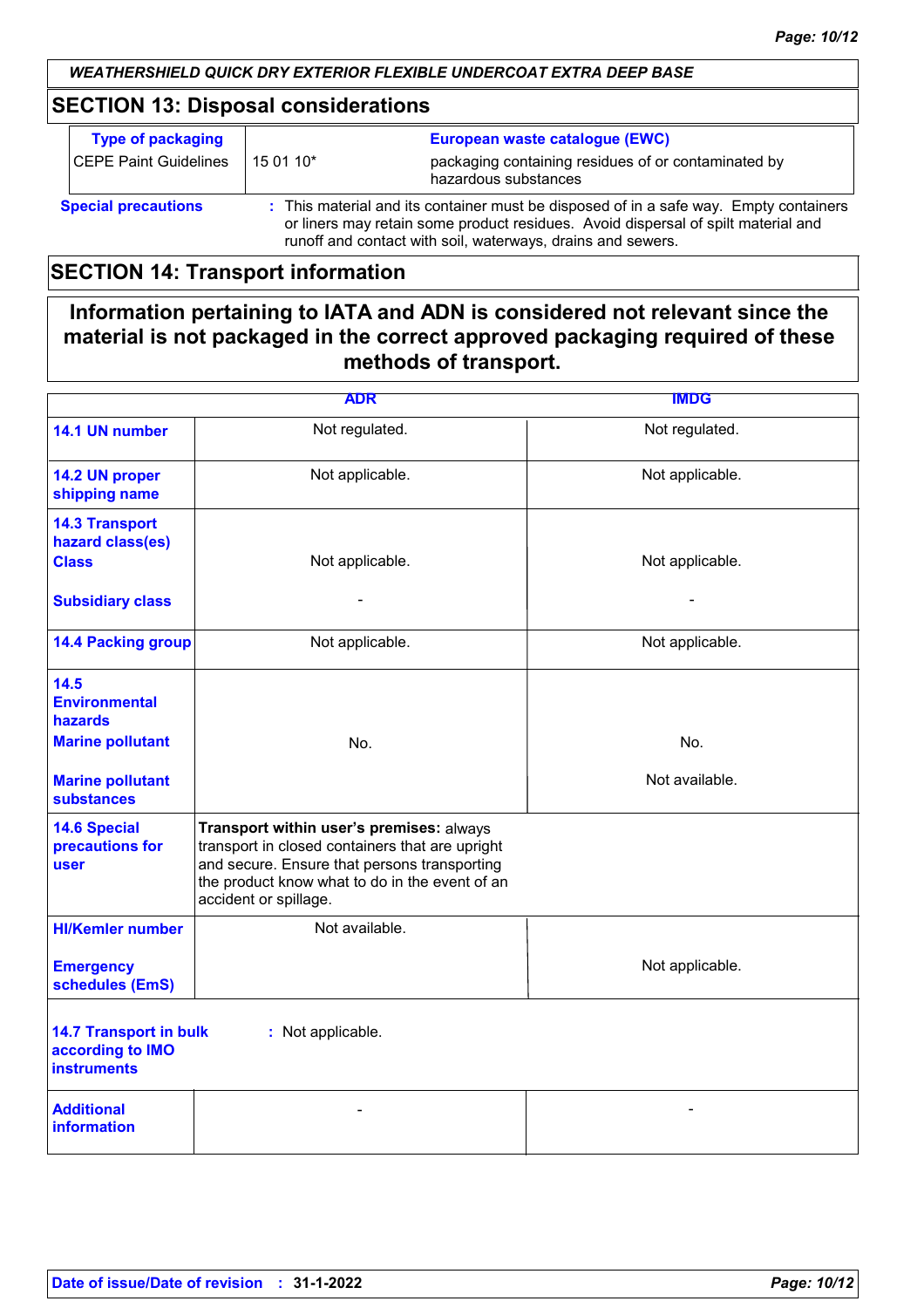# **SECTION 15: Regulatory information**

|                                                                           | 15.1 Safety, health and environmental regulations/legislation specific for the substance or mixture |
|---------------------------------------------------------------------------|-----------------------------------------------------------------------------------------------------|
| EU Regulation (EC) No. 1907/2006 (REACH)                                  |                                                                                                     |
| <b>Annex XIV - List of substances subject to authorisation</b>            |                                                                                                     |
| <b>Annex XIV</b>                                                          |                                                                                                     |
|                                                                           | None of the components are listed, or the component present is below its threshold.                 |
| <b>Substances of very high concern</b>                                    |                                                                                                     |
|                                                                           | None of the components are listed, or the component present is below its threshold.                 |
| <b>Annex XVII - Restrictions : Not applicable.</b><br>on the manufacture, |                                                                                                     |
| placing on the market                                                     |                                                                                                     |
| and use of certain                                                        |                                                                                                     |
| dangerous substances,<br>mixtures and articles                            |                                                                                                     |
| <b>Other EU regulations</b>                                               |                                                                                                     |
| Ozone depleting substances (1005/2009/EU)                                 |                                                                                                     |
| Not listed.                                                               |                                                                                                     |
|                                                                           |                                                                                                     |
| Prior Informed Consent (PIC) (649/2012/EU)<br>Not listed.                 |                                                                                                     |
|                                                                           |                                                                                                     |
| <b>Seveso Directive</b>                                                   |                                                                                                     |
| This product is not controlled under the Seveso Directive.                |                                                                                                     |
| <b>National regulations</b>                                               |                                                                                                     |
| <b>International requlations</b>                                          |                                                                                                     |
| Not listed.                                                               | <b>Chemical Weapon Convention List Schedules I, II &amp; III Chemicals</b>                          |
|                                                                           |                                                                                                     |
| <b>Montreal Protocol</b>                                                  |                                                                                                     |
| Not listed.                                                               |                                                                                                     |
| <b>Stockholm Convention on Persistent Organic Pollutants</b>              |                                                                                                     |
| Not listed.                                                               |                                                                                                     |
| <b>Rotterdam Convention on Prior Informed Consent (PIC)</b>               |                                                                                                     |
| Not listed.                                                               |                                                                                                     |
| <b>UNECE Aarhus Protocol on POPs and Heavy Metals</b>                     |                                                                                                     |
| Not listed.                                                               |                                                                                                     |
|                                                                           |                                                                                                     |
| <b>15.2 Chemical safety</b>                                               | : No Chemical Safety Assessment has been carried out.                                               |
| assessment                                                                |                                                                                                     |
| <b>SECTION 16: Other information</b>                                      |                                                                                                     |
| <b>CEPE code</b><br>: 8                                                   |                                                                                                     |
|                                                                           | $\nabla$ Indicates information that has changed from previously issued version.                     |
| Abbreviations and acronyms : ATE = Acute Toxicity Estimate                |                                                                                                     |
|                                                                           | CLP = Classification, Labelling and Packaging Regulation [Regulation (EC) No.                       |
|                                                                           | 1272/2008]                                                                                          |
|                                                                           | <b>DMEL = Derived Minimal Effect Level</b>                                                          |

DNEL = Derived No Effect Level

N/A = Not available

SGG = Segregation Group

EUH statement = CLP-specific Hazard statement

vPvB = Very Persistent and Very Bioaccumulative

PBT = Persistent, Bioaccumulative and Toxic PNEC = Predicted No Effect Concentration RRN = REACH Registration Number